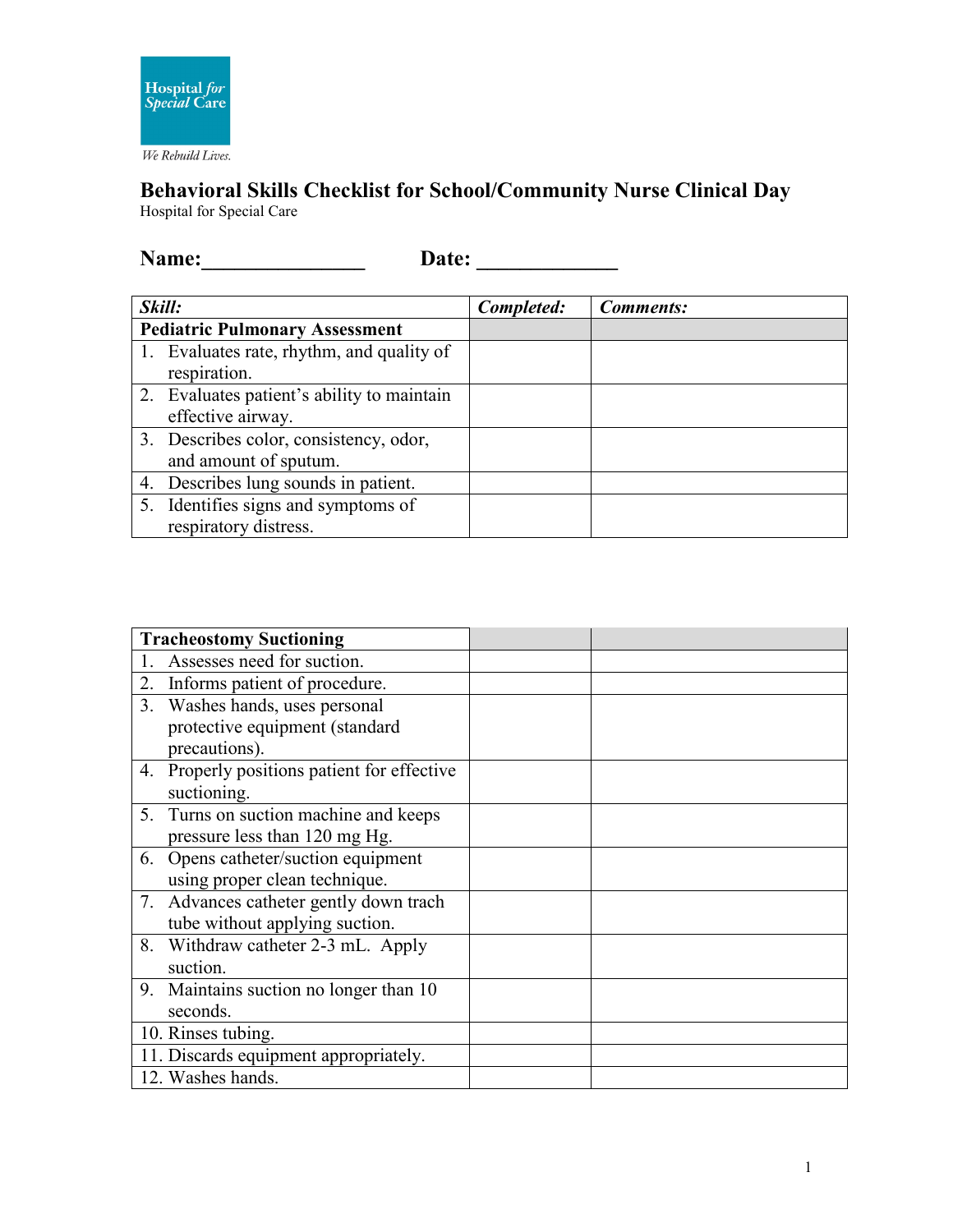

## We Rebuild Lives.

| Skill:                                   | Completed: | <b>Comments:</b> |
|------------------------------------------|------------|------------------|
| <b>Trach Care</b>                        |            |                  |
| Assesses patient for need to perform     |            |                  |
| tracheostomy care.                       |            |                  |
| 2. Informs patient of procedure.         |            |                  |
| 3. Washes hands, observes standard       |            |                  |
| precautions.                             |            |                  |
| 4. Properly positions patient.           |            |                  |
| 5. Prepares equipment using clean        |            |                  |
| technique.                               |            |                  |
| 6. Performs suctioning correctly as      |            |                  |
| needed.                                  |            |                  |
| 7. Removes inner cannula as appropriate. |            |                  |
| 8. Cleanse stoma and performs site care. |            |                  |
| 9. Applies trach bib appropriately.      |            |                  |
| 10. Replaces trach ties with appropriate |            |                  |
| technique and tension.                   |            |                  |
| 11. Documents procedure appropriately.   |            |                  |

|    | <b>Tracheostomy Change</b>                |  |
|----|-------------------------------------------|--|
|    | 1. Checks documentation for correct       |  |
|    | type, size, and time of last trach        |  |
|    | change.                                   |  |
| 2. | As appropriate, inform child of need      |  |
|    | for trach change.                         |  |
|    | 3. Wash hands, observe standard           |  |
|    | precautions.                              |  |
|    | 4. Assemble equipment, including          |  |
|    | appropriate size and type of trach.       |  |
|    | 5. Sets up clean field, 10mL syringe, and |  |
|    | 1mL water soluble lubricant.              |  |
|    | 6. Cuffed trachs: Inflate cuff with 10mL  |  |
|    | syringe, place in clean cup with water    |  |
|    | to check pilot balloon, one-way valve     |  |
|    | and cuff. Deflate cuff.                   |  |
|    | 7. Remove inner cannula, if present, and  |  |
|    | insert obturator.                         |  |
| 8. | Apply water-soluble lubricant to end      |  |
|    | of tube.                                  |  |
| 9. | Properly position patient to maximize     |  |
|    | access to stoma.                          |  |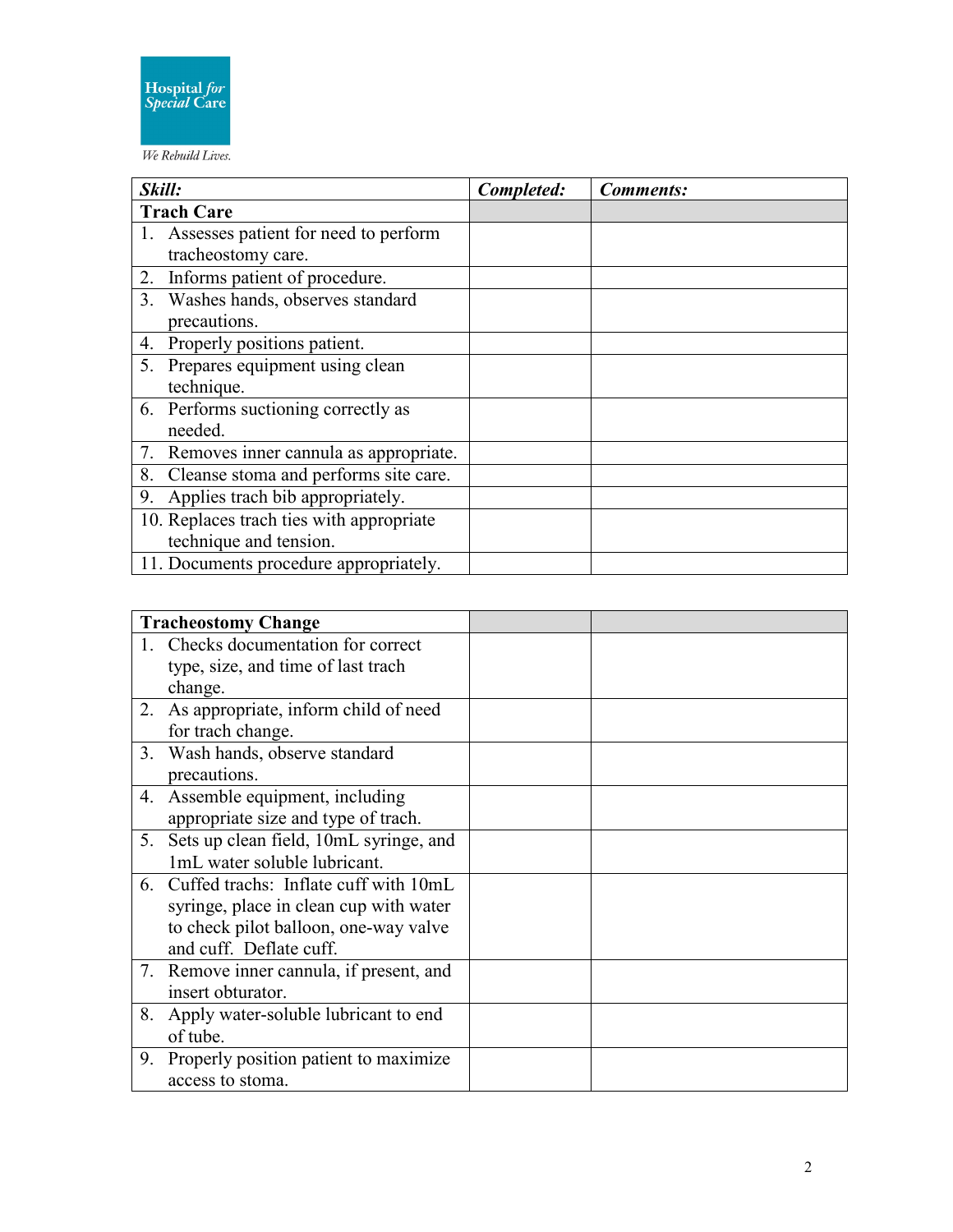

We Rebuild Lives.

| Skill:                                            | Completed: | <b>Comments:</b> |
|---------------------------------------------------|------------|------------------|
| 10. Second person will:                           |            |                  |
| Remove oxygen delivery system<br>➤                |            |                  |
| Suction if necessary.<br>➤                        |            |                  |
| If present, deflate cuff/suction again if<br>➤    |            |                  |
| necessary.                                        |            |                  |
| Remove trach bib.<br>$\blacktriangleright$        |            |                  |
| Size trach ties.<br>➤                             |            |                  |
| Remove old trach, noting bot the angle of the     |            |                  |
| extubation, and any difficulty assoc. with the    |            |                  |
| procedure.                                        |            |                  |
|                                                   |            |                  |
| 11. First person will insert trach into stoma.    |            |                  |
| 12. Removes obturator and inserts inner cannula   |            |                  |
| (if appropriate).                                 |            |                  |
| 13. Inflates cuff and reconnects patient to       |            |                  |
| ventilator if appropriate.                        |            |                  |
| 14. Holds trach tube in place while second person |            |                  |
| inserts trach tie and secures trach (should only  |            |                  |
| be able to fit one finger between tape and        |            |                  |
| neck.)                                            |            |                  |
| 15. Applies new trach bib and replaces oxygen     |            |                  |
| source if other than a ventilator.                |            |                  |
| 16. Assesses patient and suctions as needed.      |            |                  |
| 17. Documents procedure including size of trach   |            |                  |
| tube, tolerance to change, including evidence     |            |                  |
| of problems.                                      |            |                  |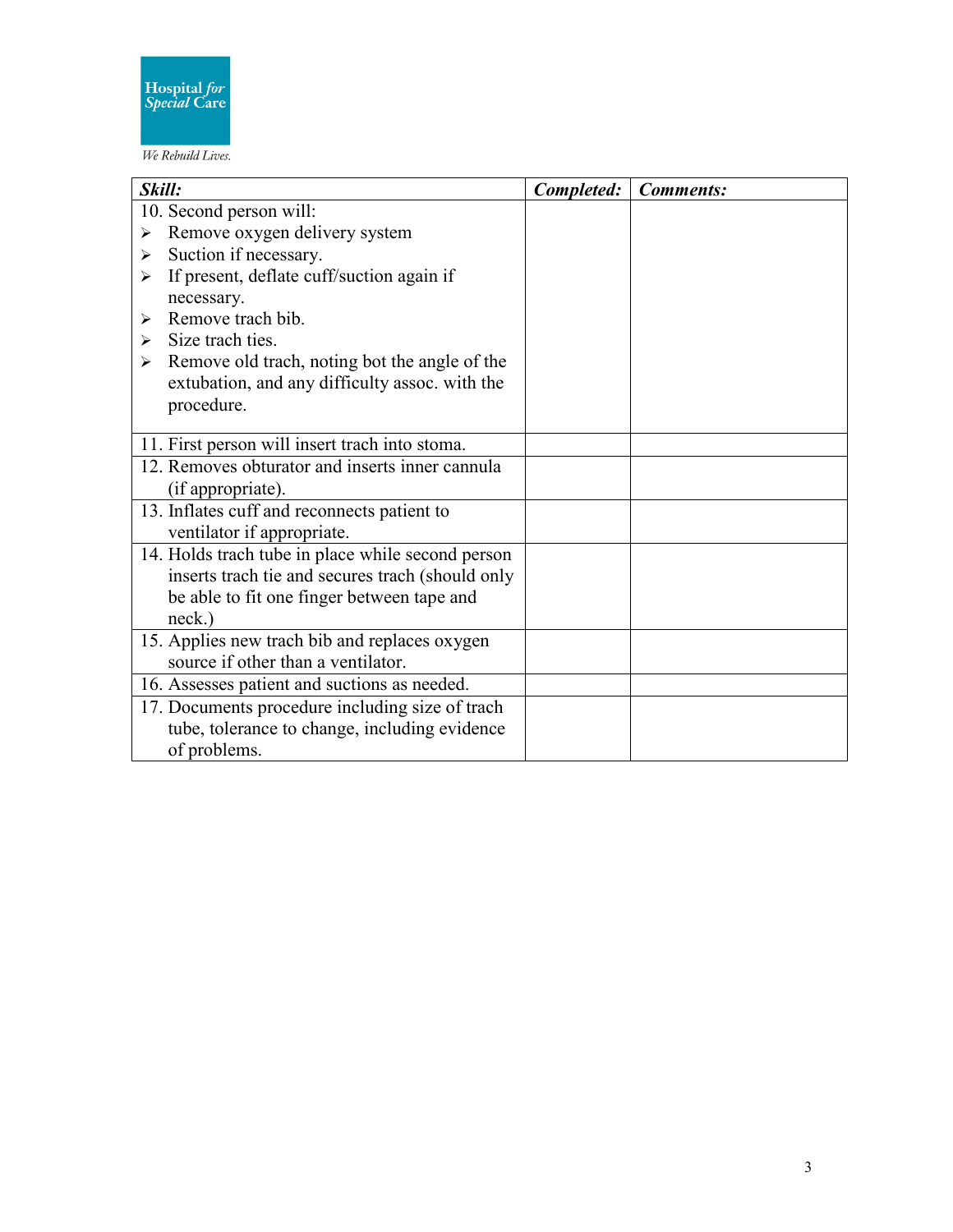

We Rebuild Lives.

|    | <b>Bag Ventilation</b>                   |  |
|----|------------------------------------------|--|
|    | 1. Puts on gloves.                       |  |
|    | 2. Positions patient to maximize airway  |  |
|    | access.                                  |  |
|    | 3. Attaches manual resuscitator          |  |
|    | appropriately.                           |  |
|    | 4. Maintains adequate seal.              |  |
| 5. | Squeezes the bag to ventilate.           |  |
|    | 6. Maintains proper ratio and rate.      |  |
|    | 7. Watches for adequate rise and fall of |  |
|    | chest.                                   |  |
|    | 8. Checks for gastric distention (or     |  |
|    | instructs someone to do so).             |  |
|    | 9. Can attach supplemental oxygen to     |  |
|    | inlet as needed.                         |  |

| Skill:                                  | Completed: | <b>Comments:</b> |
|-----------------------------------------|------------|------------------|
| <b>Emergency Measures</b>               |            |                  |
| 1. Describes what to do in an emergency |            |                  |
| situation: e.g. decannulation, mucous   |            |                  |
| plugging, respiratory distress, and     |            |                  |
| respiratory arrest.                     |            |                  |

| <b>Documentation/Care Planning</b> |                                         |  |
|------------------------------------|-----------------------------------------|--|
|                                    | States the necessary interventions for  |  |
|                                    | the child with a tracheostomy at school |  |
|                                    | and what should be documented.          |  |

| <b>Gastrostomy/Jejunostomy Tube</b>                                                                                                                                            |  |
|--------------------------------------------------------------------------------------------------------------------------------------------------------------------------------|--|
| Describes the routine care and<br>maintenance of specific type of<br>gastrostomy/jejunostomy tube.                                                                             |  |
| 2. Describes the process to follow if the<br>child's gastrostomy or jejunostomy<br>tube becomes dislodged.                                                                     |  |
| 3. Describe some of the complications of<br>feeding tube therapy and actions to<br>take in the event of intolerance of<br>feeding, signs of infection, tube<br>migration, etc. |  |